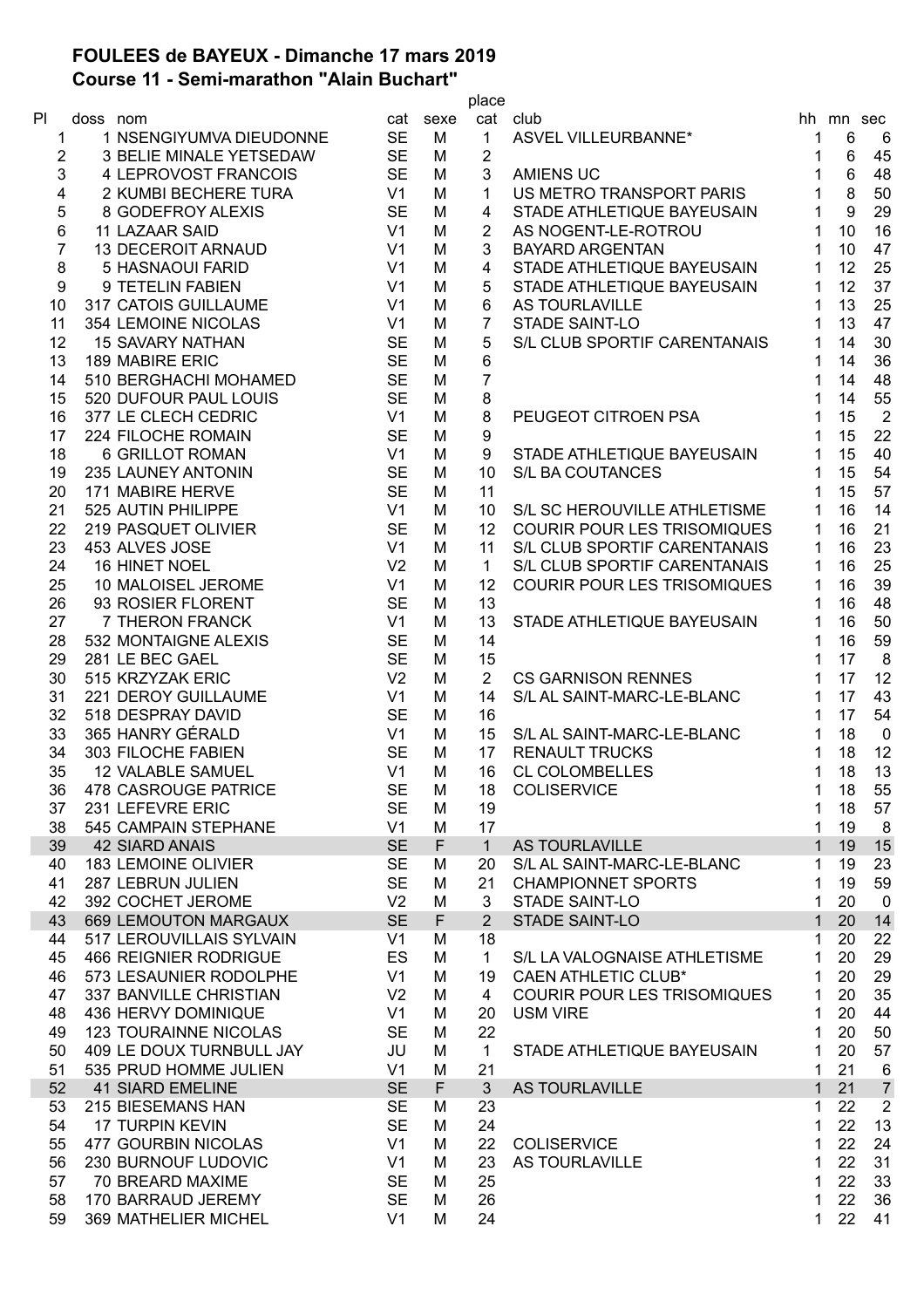| 60       | 526 HEUZE OLIVIER                      | V <sub>2</sub>  | M           | 5              | <b>AC AVRANCHES</b>                | 22<br>$\mathbf 1$<br>41                       |
|----------|----------------------------------------|-----------------|-------------|----------------|------------------------------------|-----------------------------------------------|
| 61       | 212 LEMEE FREDERIC                     | <b>SE</b>       | M           | 27             | S/L ES TROARN ATHLETISME           | 22<br>44<br>1                                 |
| 62       | 107 DELDYCKE GAETAN                    | <b>SE</b>       | M           | 28             |                                    | 47<br>22<br>1                                 |
| 63       | 322 LE RICHEUX PATRICK                 | V <sub>2</sub>  | M           | 6              | EA MONDEVILLE HEROUVILLE*          | 11<br>23<br>1                                 |
| 64       | 226 WAEYAERT CYRIL                     | <b>SE</b>       | M           | 29             |                                    | 16<br>23<br>1                                 |
| 65       | 117 ROCHAIS CHRISTOPHE                 | V <sub>1</sub>  | M           | 25             |                                    | 23<br>22<br>1                                 |
| 66       | 338 LELOUP JEROME                      | V1              | M           | 26             | <b>COURIR POUR LES TRISOMIQUES</b> | 25<br>23<br>1                                 |
| 67       | 461 BEAUMER ANTHONY                    | <b>SE</b>       | M           | 30             | S/L CLUB SPORTIF CARENTANAIS       | 23<br>44<br>1                                 |
| 68       | 207 LE GALL FREDERIC                   | <b>SE</b>       | M           | 31             |                                    | 23<br>59<br>1                                 |
| 69       | 95 LE DU ERIC                          | V <sub>1</sub>  | M           | 27             |                                    | 24<br>$\overline{\mathbf{4}}$<br>1            |
| 70       | 274 MAUDUIT STEPHANE                   | V <sub>1</sub>  | M           | 28             |                                    | 24<br>$\sqrt{5}$<br>1                         |
| 71       | 476 LEFEVRE HERVE                      | V <sub>2</sub>  | M           | $\overline{7}$ | <b>COLISERVICE</b>                 | $\boldsymbol{9}$<br>24<br>1                   |
| 72       | <b>464 MAUGER VINCENT</b>              | V <sub>1</sub>  | M           | 29             | S/L CLUB SPORTIF CARENTANAIS       | 14<br>24<br>1                                 |
| 73       | 163 GAHERY DAMIEN                      | V <sub>1</sub>  | M           | 30             | EA MONDEVILLE HEROUVILLE*          | 24<br>17<br>1                                 |
| 74       | 437 GOURBIN FRANCOIS                   | V <sub>1</sub>  | M           | 31             |                                    | 20<br>24<br>1                                 |
| 75       | 255 BLESTEL EMMANUEL                   | <b>SE</b>       | M           | 32             | <b>EXAEQUO</b>                     | 24<br>25<br>1                                 |
| 76       | 66 VAN ROSSEN ARIE                     | <b>SE</b>       | M           | 33             |                                    | 26<br>24<br>1                                 |
| 77       | 345 VELE ARNAUD                        | <b>SE</b>       | M           | 34             | <b>GDM SAINT-JAMES</b>             | 26<br>24<br>1                                 |
| 78       | 204 VIGNON DIDIER                      | V <sub>2</sub>  | M           | 8              | <b>CL COLOMBELLES</b>              | 28<br>24<br>1                                 |
| 79       | 521 FLAUST MAXIME                      | SE SE           | M           | 35             | STADE SAINT-LO                     | 55<br>24<br>1                                 |
| 80       | 340 GUILLAIS JEROME                    | V1              | M           | 32             | COURIR POUR LES TRISOMIQUES        | 24<br>58<br>1                                 |
| 81       | 560 LECARPENTIER ANTOINE               | <b>SE</b>       | M           | 36             |                                    | 25<br>15<br>1.                                |
| 82       | 398 DUCHEMIN JULIEN                    | <b>SE</b>       | M           | 37             |                                    | 25<br>17<br>1                                 |
| 83       | 179 SALLOT OLIVIER                     | V <sub>1</sub>  | M           | 33             |                                    | 25<br>21<br>1                                 |
| 84       | 223 GOSSELIN OLIVIER                   | V <sub>1</sub>  | M           | 34             | AS TOURLAVILLE                     | 25<br>22<br>1                                 |
| 85       | 394 ROBERT SEBASTIEN                   | <b>SE</b>       | M           | 38             |                                    | 25<br>38<br>1.                                |
| 86       | 411 LEJOLLIOT PASCAL                   | V <sub>1</sub>  | M           | 35             |                                    | 25<br>42<br>1                                 |
|          |                                        | V1              | M           | 36             | STADE ATHLETIQUE BAYEUSAIN         | 42<br>25<br>1                                 |
| 87<br>88 | 350 BARBOT JEROME<br>605 BILLAUD MAITE | <b>SE</b>       | $\mathsf F$ | $\overline{4}$ |                                    | 25<br>43<br>$\mathbf{1}$                      |
| 89       | 201 SEMELAGNE JEAN-LUC                 | V <sub>1</sub>  | M           | 37             | <b>CL COLOMBELLES</b>              | 25<br>43<br>1                                 |
| 90       | 344 POINCHEVAL THIERRY                 | V <sub>1</sub>  | M           | 38             |                                    | 54<br>25<br>1                                 |
| 91       | 559 JEANNE ARTHUR                      | <b>SE</b>       | M           | 39             |                                    | 26<br>$\mathbf 0$<br>1                        |
|          | 111 LE PROVOST PHILIPPE                | V <sub>2</sub>  | M           | 9              |                                    | 26                                            |
| 92       |                                        | <b>SE</b>       |             |                |                                    | 8<br>1<br>$\boldsymbol{9}$<br>26              |
| 93       | 347 BLOUIN GUILLAUME                   |                 | M           | 40             | <b>ES FALAISIENNE</b>              | 1                                             |
| 94       | 381 BODE ANTHONY                       | V <sub>1</sub>  | M           | 39             |                                    | 42<br>26<br>1                                 |
| 95       | 203 THERESE STEPHANE                   | V1              | M           | 40             | <b>CL COLOMBELLES</b>              | 44<br>26<br>1                                 |
| 96       | 245 LEMESLE SYLVAIN                    | <b>SE</b><br>V1 | M           | 41             | PEUGEOT CITROEN PSA                | 26<br>58<br>$\mathbf 1$<br>27<br>$\mathbf{1}$ |
| 97       | 376 SAMSON TONY                        |                 | M           | 41             |                                    | 11                                            |
| 98       | 73 PRIGENT DAMIEN                      | <b>SE</b>       | M           | 42             |                                    | 27<br>14<br>1                                 |
| 99       | 387 LEROUX LOUIS                       | <b>SE</b>       | M           | 43             |                                    | 27<br>16<br>1                                 |
| 100      | 243 DENIER DAVID                       | V <sub>1</sub>  | M           | 42             | AS TOURLAVILLE                     | 29<br>27<br>1                                 |
| 101      | <b>186 DAIREAUX PAUL</b>               | <b>SE</b>       | M           | 44             | LC BRETTEVILLE SUR ODON            | 29<br>27<br>1                                 |
| 102      | 153 SOARES CHRISTOPHE                  | V <sub>2</sub>  | M           | 10             | AS TOURLAVILLE                     | 33<br>27<br>1                                 |
| 103      | 660 DODEMAND MICHELE                   | <b>SE</b>       | F           | 5              | AS TOURLAVILLE                     | 37<br>27<br>1                                 |
| 104      | 166 WEBSTER RYAN                       | <b>SE</b>       | M           | 45             |                                    | 37<br>27<br>1                                 |
| 105      | 524 BENARD VENCESLAS                   | <b>SE</b>       | M           | 46             |                                    | 39<br>27<br>1                                 |
| 106      | 565 DANIEL OLIVIER                     | V <sub>1</sub>  | M           | 43             |                                    | 42<br>27<br>1                                 |
| 107      | 358 COUCHOT XAVIER                     | V <sub>1</sub>  | M           | 44             | AS TOURLAVILLE                     | 42<br>27<br>1                                 |
| 108      | 574 LEGER DENIS                        | V3              | M           | $\mathbf 1$    | <b>LES AGNELETS</b>                | 28<br>$\overline{7}$<br>1                     |
| 109      | 390 HEDOUIN FRANCOIS                   | V <sub>1</sub>  | M           | 45             |                                    | 28<br>21<br>1                                 |
| 110      | 227 CHARTRAIN REGIS                    | V <sub>1</sub>  | M           | 46             |                                    | 28<br>24<br>1                                 |
| 111      | 197 JEAN LUDOVIC                       | V <sub>2</sub>  | M           | 11             | <b>CL COLOMBELLES</b>              | 25<br>28<br>1                                 |
| 112      | 426 DEPIN ALEXANDRE                    | V <sub>1</sub>  | M           | 47             | EA MONDEVILLE HEROUVILLE*          | 27<br>28<br>1                                 |
| 113      | 218 LEPLUMEY ANTHONY                   | V <sub>1</sub>  | M           | 48             | S/L AS QUERQUEVILLE                | 29<br>28<br>1                                 |
| 114      | 244 DELACOUR PATRICK                   | <b>SE</b>       | M           | 47             |                                    | 29<br>28<br>1                                 |
| 115      | 479 ROGER AYMERICK                     | <b>SE</b>       | M           | 48             |                                    | 32<br>28<br>1                                 |
| 116      | 149 ROBBE ARTHUR                       | <b>SE</b>       | M           | 49             |                                    | 47<br>28<br>1                                 |
| 117      | 457 BAZIRE LOIC                        | <b>SE</b>       | M           | 50             | S/L CLUB SPORTIF CARENTANAIS       | 48<br>28<br>1                                 |
| 118      | 502 DESPRAY NICOLAS                    | <b>SE</b>       | M           | 51             |                                    | 49<br>28<br>1                                 |
| 119      | 421 MARIE STEPHANE                     | V <sub>1</sub>  | M           | 49             | LES MOLLETS LYSTRIENS              | 28<br>50<br>1                                 |
| 120      | 423 SWED VINCENT                       | <b>SE</b>       | M           | 52             |                                    | 28<br>52<br>1                                 |
| 121      | <b>148 RAUYER FREDERIC</b>             | <b>SE</b>       | M           | 53             |                                    | 28<br>52<br>1                                 |
| 122      | 307 SCELLES NICOLAS                    | V <sub>1</sub>  | M           | 50             | <b>RENAULT TRUCKS</b>              | 28<br>53<br>1                                 |
| 123      | 473 OSMONT BENOIST                     | <b>SE</b>       | M           | 54             | S/L LA VALOGNAISE ATHLETISME       | 28<br>53<br>1                                 |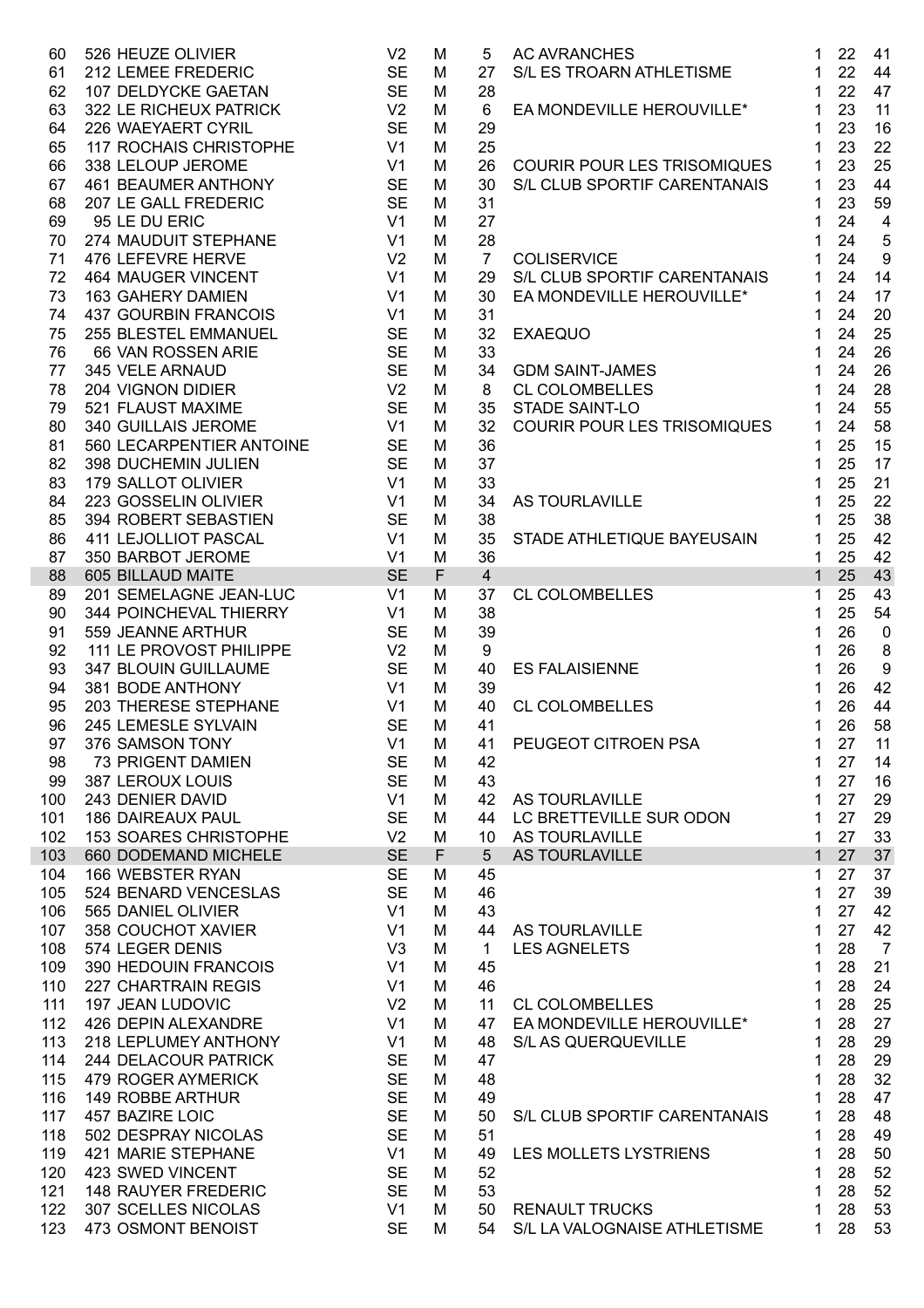| 124 | <b>199 LEBUFFE DENIS</b>                                                                                                                   | V <sub>2</sub> | M            | 12              | CL COLOMBELLES<br>AS TOURLAVILLE<br>RENAULT TRUCKS<br>CL COLOMBELLES<br>STADE SAINT-LO<br>LES MOLLETS LYSTRIENS<br><b>CL COLOMBELLES</b> | 1<br>28              | 54                      |
|-----|--------------------------------------------------------------------------------------------------------------------------------------------|----------------|--------------|-----------------|------------------------------------------------------------------------------------------------------------------------------------------|----------------------|-------------------------|
| 125 | 146 JEANNE FABIEN                                                                                                                          | V <sub>1</sub> | M            | 51              |                                                                                                                                          | 28<br>1              | 55                      |
| 126 | 305 MARIE GUILLAUME                                                                                                                        | <b>SE</b>      | M            | 55              |                                                                                                                                          | 28<br>1              | 57                      |
| 127 | 311 MENOYOT SÉBASTIEN                                                                                                                      | V1             | M            | 52              |                                                                                                                                          | 28<br>1              | 58                      |
| 128 | <b>193 FOUBERT STEPHANE</b>                                                                                                                | V <sub>1</sub> | M            | 53              |                                                                                                                                          | 28<br>$\mathbf 1$    | 59                      |
| 129 | 539 FAGNEN GILLES                                                                                                                          | V <sub>2</sub> | M            | 13              |                                                                                                                                          | 29<br>$\mathbf 1$    | $\overline{2}$          |
| 130 | 414 BAILLEUL FRANCOIS                                                                                                                      | V <sub>1</sub> | M            | 54              |                                                                                                                                          | $\mathbf{1}$<br>29   | $\overline{\mathbf{4}}$ |
| 131 | 252 ALIX LAURENT                                                                                                                           | <b>SE</b>      | M            | 56              |                                                                                                                                          | 29<br>1              | $\overline{5}$          |
| 132 | <b>194 FROISSART LAURENT</b>                                                                                                               | V <sub>2</sub> | M            | 14              | <b>CL COLOMBELLES</b>                                                                                                                    | 29<br>1              | $6\phantom{1}6$         |
| 133 | 130 DUBOC CHRISTOPHE                                                                                                                       | <b>SE</b>      | M            | 57              |                                                                                                                                          | 29<br>1              | $\,6\,$                 |
| 134 | 567 MEUNIER SYLLA                                                                                                                          | V <sub>2</sub> | M            | 15              |                                                                                                                                          | 29<br>1              | 11                      |
| 135 | 90 DURAND DANIEL                                                                                                                           | V <sub>1</sub> | M            | 55              |                                                                                                                                          | 29<br>1              | 11                      |
| 136 | 272 LEMONNIER BERTRAND                                                                                                                     | V1             | M            | 56              |                                                                                                                                          | 29<br>1              | 13                      |
| 137 | 294 BERARD SEBASTIEN                                                                                                                       | V1             | M            | 57              | <b>COURIR POUR LES TRISOMIQUES</b>                                                                                                       | 29<br>1              | 13                      |
| 138 | 458 BEAUMER JEROME                                                                                                                         | <b>SE</b>      | M            | 58              | S/L CLUB SPORTIF CARENTANAIS                                                                                                             | 29<br>$\mathbf 1$    | 15                      |
| 139 | 455 PAREAU XAVIER                                                                                                                          | V <sub>1</sub> | M            | 58              | S/L CLUB SPORTIF CARENTANAIS                                                                                                             | 29<br>1              | 16                      |
| 140 |                                                                                                                                            | V <sub>1</sub> | M            | 59              | <b>ES FALAISIENNE</b>                                                                                                                    | 29<br>1              | 17                      |
| 141 | 455 FANLAS AWNER<br>356 BRASSART ERIC<br>432 VARIN JULIEN<br>440 CAPELLE DAVID<br>247 DAN JOHANN<br>379 TAILPIED BENJAMIN<br>11 DAN JOHANN | <b>SE</b>      | M            | 59              |                                                                                                                                          | 29<br>1              | 27                      |
| 142 |                                                                                                                                            | <b>SE</b>      | M            | 60              | <b>GRANVILLE AC</b>                                                                                                                      | 29<br>1              | 29                      |
| 143 |                                                                                                                                            | V1             | M            | 60              |                                                                                                                                          | 29<br>1              | 36                      |
| 144 |                                                                                                                                            | <b>SE</b>      | M            | 61              | BAYEUX SAPEURS POMPIERS                                                                                                                  | 29<br>1              | 38                      |
| 145 | 410 DUCHEMIN WILLY                                                                                                                         | V1             | M            | 61              |                                                                                                                                          | 29<br>1              | 38                      |
| 146 | 169 BARRAUD ANTHONY                                                                                                                        | <b>SE</b>      | M            | 62              |                                                                                                                                          | 29<br>1              | 51                      |
| 147 | <b>121 FOUCAULT FLORENT</b>                                                                                                                | <b>SE</b>      | M            | 63              |                                                                                                                                          | 29<br>1              | 57                      |
| 148 | 308 TURPIN ARNAUD                                                                                                                          | V1             | M            | 62              | <b>RENAULT TRUCKS</b>                                                                                                                    | 30<br>1              | $\pmb{0}$               |
| 149 | 302 COSTIL THIERRY                                                                                                                         | <b>SE</b>      | M            | 64              | <b>RENAULT TRUCKS</b>                                                                                                                    | 30<br>1              | $\pmb{0}$               |
| 150 | 91 ALEXANDRE CENERIC                                                                                                                       | V <sub>1</sub> | M            | 63              |                                                                                                                                          | 30<br>1              | $\sqrt{2}$              |
| 151 | 89 HAVEL WILFRIED                                                                                                                          | V <sub>1</sub> | M            | 64              |                                                                                                                                          | 30<br>1              | $\sqrt{2}$              |
| 152 | 370 REMEUR STEPHANE                                                                                                                        | V1             | M            | 65              | PEUGEOT CITROEN PSA                                                                                                                      | 30<br>1              | $\overline{5}$          |
| 153 | 77 TERRY WILLY                                                                                                                             | <b>SE</b>      | M            | 65              | C. ATHLETISME CONDE-TORIGNI                                                                                                              | 30<br>1              | $6\phantom{1}6$         |
| 154 | 382 BREARD PHILIPPE                                                                                                                        | V <sub>1</sub> | M            | 66              |                                                                                                                                          | 30<br>1              | 10                      |
| 155 | 431 MATTER ERIC                                                                                                                            | V <sub>2</sub> | M            | 16              | S/L U.S.O MONDEVILLE                                                                                                                     | 30<br>1              | 12                      |
| 156 | <b>43 CRUCHAUDET CLAUDIA</b>                                                                                                               | V <sub>1</sub> | $\mathsf{F}$ | $\mathbf{1}$    | <b>CALISIEUX</b>                                                                                                                         | $\mathbf{1}$<br>30   | 42                      |
| 157 | 550 LEBRISEUR JEROME<br>V1                                                                                                                 |                | M            | 67              | STADE SAINT-LO<br>CAEN ATHLETIC CLUB*                                                                                                    | 30<br>1              | 42                      |
| 158 | 94 LEMIERE DANY                                                                                                                            | <b>SE</b>      | M            | 66              |                                                                                                                                          | 30<br>1              | 54                      |
| 159 | 129 BARBE ERIC                                                                                                                             | <b>SE</b>      | M            | 67              |                                                                                                                                          | 30<br>1              | 59                      |
| 160 | 129 BARBE ERIC<br>509 BOUILLET BENOIST                                                                                                     | <b>SE</b>      | M            | 68              |                                                                                                                                          | 31<br>1              | $\mathbf 0$             |
|     | 161 480 BEDEAU GREGOIRE<br><b>ES</b> M                                                                                                     |                |              | $\overline{2}$  |                                                                                                                                          | $1 \quad 31 \quad 1$ |                         |
| 162 | 276 CHAVATTE NICOLAS                                                                                                                       | <b>SE</b>      | M            | 69              |                                                                                                                                          | 31<br>1              | 10                      |
| 163 | 516 LE GAC JEAN-PIERRE                                                                                                                     | V <sub>2</sub> | M            | 17 <sup>2</sup> | <b>CS GARNISON RENNES</b>                                                                                                                | 31<br>1              | 34                      |
| 164 | 304 LE BUAN MICKAEL                                                                                                                        | V <sub>1</sub> | M            | 68              | <b>RENAULT TRUCKS</b>                                                                                                                    | 31<br>1              | 48                      |
| 165 | 343 CAZO EMMANUEL                                                                                                                          | V <sub>1</sub> | M            | 69              | LE SOURIRE DE JUSTINE                                                                                                                    | 31<br>1              | 51                      |
| 166 | 106 FEUILLY PIERRE                                                                                                                         | V <sub>1</sub> | M            | 70              | AS TOURLAVILLE                                                                                                                           | 32<br>1              | $\overline{7}$          |
| 167 | 116 MALASSIS OLIVIER                                                                                                                       | V <sub>1</sub> | M            | 71              | <b>VILLERS BOCAGE ENDURANCE 14</b>                                                                                                       | 32<br>1              | 21                      |
| 168 | 471 MARIE REGIS                                                                                                                            | V <sub>1</sub> | M            | 72              | S/L LA VALOGNAISE ATHLETISME                                                                                                             | 32<br>1              | 22                      |
| 169 | 534 COLLET STEPHANE                                                                                                                        | V <sub>2</sub> | M            | 18              | LES SYMPAS ST LO                                                                                                                         | 32<br>1              | 28                      |
| 170 | <b>202 TERRIAT WILLIAM</b>                                                                                                                 | V <sub>1</sub> | M            | 73              | <b>CL COLOMBELLES</b>                                                                                                                    | 32<br>1              | 35                      |
| 171 | 154 SIMON LOIC                                                                                                                             | <b>SE</b>      | M            | 70              |                                                                                                                                          | 32<br>1              | 47                      |
| 172 | 114 GUYADER SYLVAIN                                                                                                                        | V <sub>1</sub> | M            | 74              | SAINT NAZAIRE OLYMPIQUE SA                                                                                                               | 32<br>1              | 48                      |
| 173 | 603 MOULAI EDITH                                                                                                                           | V <sub>2</sub> | F            | $\mathbf{1}$    |                                                                                                                                          | 32<br>$\mathbf{1}$   | 52                      |
| 174 | 352 DAN SEBASTIEN                                                                                                                          | V <sub>1</sub> | M            | 75              | <b>ORANGE</b>                                                                                                                            | 32<br>1              | 53                      |
| 175 | <b>88 LEBOUCHER PATRICK</b>                                                                                                                | V <sub>3</sub> | M            | 2               |                                                                                                                                          | 32<br>1              | 53                      |
| 176 | <b>44 PIOLINE LUCIE</b>                                                                                                                    | <b>SE</b>      | $\mathsf{F}$ | $6\phantom{1}$  | JOGGEURS DU VAL DE SEE                                                                                                                   | $\mathbf{1}$<br>32   | 56                      |
| 177 | 540 MICHON XAVIER                                                                                                                          | <b>SE</b>      | M            | 71              |                                                                                                                                          | 33<br>1              | $\sqrt{2}$              |
| 178 | 556 BENARD BRUNO                                                                                                                           | V <sub>1</sub> | M            | 76              |                                                                                                                                          | 33<br>1              | 5                       |
| 179 | 422 MARIE VINCENT                                                                                                                          | V <sub>1</sub> | M            | 77              | LES MOLLETS LYSTRIENS                                                                                                                    | 33<br>1              | $\overline{7}$          |
| 180 | 657 CHERON KARINE                                                                                                                          | V <sub>1</sub> | F            | $\overline{2}$  | STADE ATHLETIQUE BAYEUSAIN                                                                                                               | $\mathbf{1}$<br>33   | 11                      |
| 181 | <b>438 VILLEDIEU NICOLAS</b>                                                                                                               | V <sub>1</sub> | M            | 78              |                                                                                                                                          | 33<br>1              | 13                      |
| 182 | 270 DOLBEC DANIEL                                                                                                                          | V <sub>2</sub> | M            | 19              | <b>COURRIR C LE PIED</b>                                                                                                                 | 33<br>1              | 14                      |
| 183 | <b>145 GOUHIER PASCAL</b>                                                                                                                  | V <sub>3</sub> | M            | 3               |                                                                                                                                          | 33<br>1              | 18                      |
| 184 | 397 JACOB MAXIME                                                                                                                           | <b>SE</b>      | M            | 72              |                                                                                                                                          | 33<br>1              | 25                      |
| 185 | 441 DUBOST BERTRAND                                                                                                                        | <b>SE</b>      | M            | 73              |                                                                                                                                          | 33<br>1              | 32                      |
| 186 | 542 RENOUF CYRIL                                                                                                                           | V <sub>1</sub> | M            | 79              |                                                                                                                                          | 33<br>1              | 34                      |
| 187 | 563 HINGANT JEAN FRANCOIS                                                                                                                  | <b>SE</b>      | M            | 74              | <b>CAEN ATHLETIC CLUB*</b>                                                                                                               | 33<br>1              | 37                      |
|     |                                                                                                                                            |                |              |                 |                                                                                                                                          |                      |                         |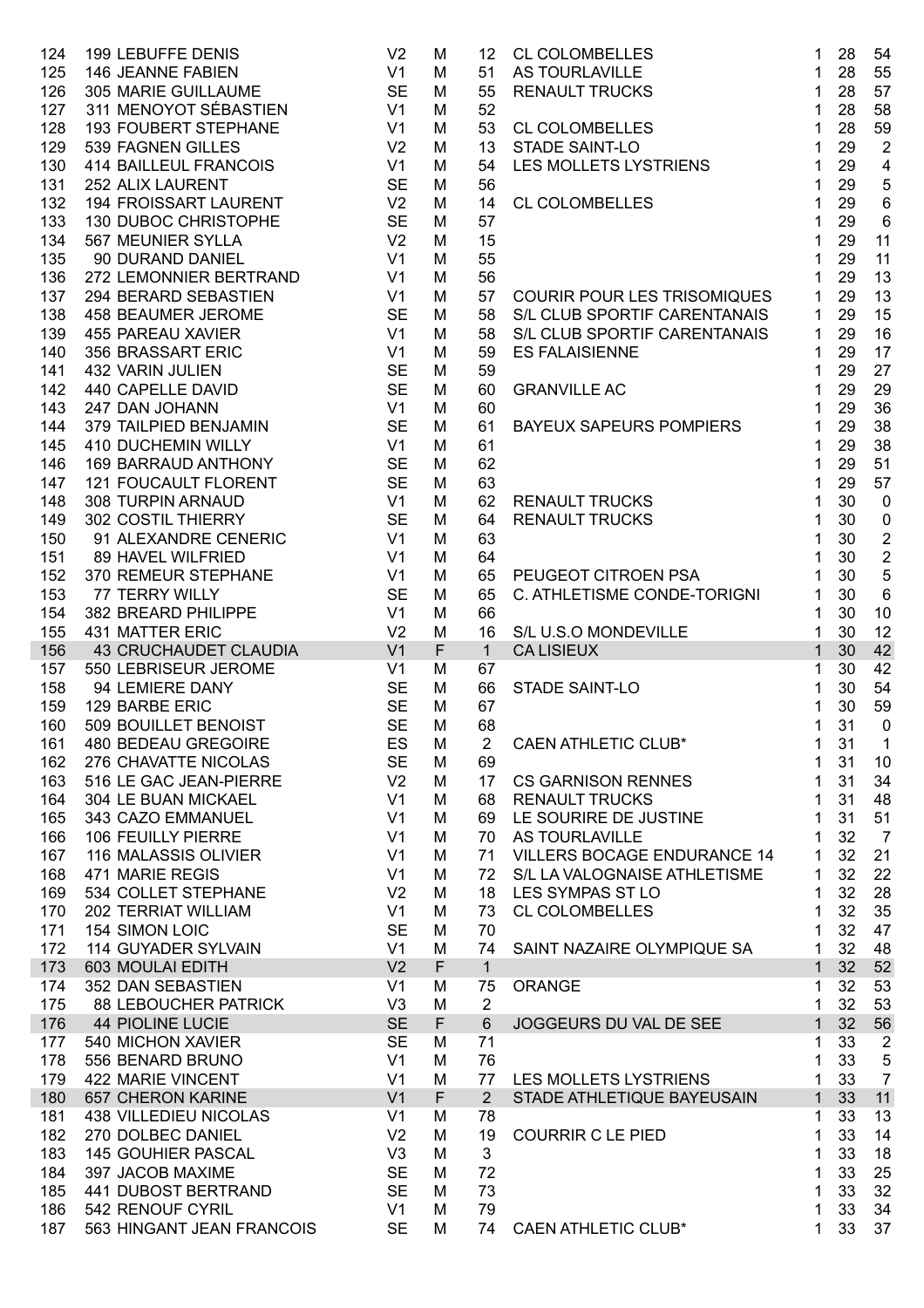| 188 | 331 LELEU JEAN-LUC           | V <sub>1</sub> | M | 80             | <b>COURIR POUR LES TRISOMIQUES</b> | 1            | 33 | 38               |
|-----|------------------------------|----------------|---|----------------|------------------------------------|--------------|----|------------------|
| 189 | 547 BLANCHARD LUDOVIC        | V <sub>1</sub> | M | 81             |                                    | 1            | 33 | 48               |
| 190 | 401 BOUDONNET ERIC           | V <sub>2</sub> | M | 20             |                                    | 1            | 34 | $\overline{2}$   |
| 191 | 385 HUE ANTOINE              | <b>SE</b>      | M | 75             | <b>COURIR POUR LES TRISOMIQUES</b> | 1            | 34 | 9                |
| 192 | 85 DUREL FREDERIC            | V1             | M | 82             |                                    | 1            | 34 | 19               |
| 193 | 425 ROGER MICKAEL            | V1             | M | 83             |                                    | 1            | 34 | 22               |
| 194 | <b>427 LEPESANT NICOLAS</b>  | V1             | M | 84             |                                    | 1            | 34 | 27               |
| 195 | 492 MARTIN JEAN LUC          | V <sub>3</sub> | M | 4              |                                    | 1            | 34 | 28               |
| 196 | 647 FELDIS ELISE             | V <sub>1</sub> | F | 3              | <b>COURIR POUR LES TRISOMIQUES</b> | $\mathbf{1}$ | 34 | 31               |
| 197 | 416 BOULOT ARNAUD            | <b>SE</b>      | M | 76             | LES MOLLETS LYSTRIENS              | 1            | 34 | 32               |
| 198 | 529 GODEFROY FABRICE         | V <sub>1</sub> | M | 85             | ATHLETISME MARAIS CARENTAN         | 1            | 34 | 34               |
| 199 | 289 BLAISON OLIVIER          | V <sub>1</sub> | M | 86             |                                    | 1            | 34 | 35               |
| 200 | <b>485 CHEDOT LUDOVIC</b>    | V1             | M | 87             |                                    | 1            | 34 | 41               |
| 201 | <b>135 LEFOYE WILLIAM</b>    | SE             | M | 77             |                                    |              | 34 | 56               |
| 202 | 300 LECHARTIER THIERRY       | V <sub>2</sub> | M | 21             |                                    |              | 34 | 57               |
| 203 | 69 DUCREUX EDGAR             | ES             | M | 3              |                                    | 1            | 34 | 59               |
| 204 | 395 JOLY STEPHANE            | V1             | M | 88             | AS TOURLAVILLE                     | 1            | 35 | $\overline{2}$   |
| 205 | 557 HERVE JEROME             | V1             | M | 89             |                                    | 1            | 35 | 10               |
| 206 | 96 VIEILLARD DAVID           | V1             | M | 90             |                                    |              | 35 | 11               |
| 207 | 205 FOUASSIER GUILLAUME      | V1             | M | 91             | "<br>"LAVILLE<br>"ORTIF CAPE"      | 1            | 35 | 13               |
| 208 | 454 MARIE REGIS              | V <sub>2</sub> | M | 22             | S/L CLUB SPORTIF CARENTANAIS       | 1            | 35 | 13               |
| 209 | 312 GUILLOT SÉBASTIEN V1     |                | M | 92             | <b>CL COLOMBELLES</b>              | 1            | 35 | 15               |
| 210 | <b>192 MAUBERT TONY</b>      | SE             | M | 78             | <b>CL COLOMBELLES</b>              | 1            | 35 | 15               |
| 211 | 134 LENOIR ANTHONY           | <b>SE</b>      | M | 79             |                                    | 1            | 35 | 16               |
| 212 | 286 QUEUNIET CYRIL           | V1             | M | 93             |                                    | 1            | 35 | 21               |
| 213 | 250 MOUCHEL CEDRIC           | V1             | M | 94             | AS TOURLAVILLE                     | 1            | 35 | 23               |
| 214 | 225 LECESNE JEROME           | <b>SE</b>      | M | 80             |                                    | 1            | 35 | 33               |
| 215 | 404 SOLIER LUC               | V <sub>2</sub> | M | 23             | AS TOURLAVILLE                     | 1            | 35 | 35               |
| 216 | 533 VILLAIN FLORIAN          | V <sub>2</sub> | M | 24             |                                    | 1            | 35 | 39               |
| 217 | 408 BON BENJAMIN             | V1             | M | 95             | AS TOURLAVILLE                     | 1            | 35 | 40               |
| 218 | <b>184 BOURDET ALEXIS</b>    | SE             | M | 81             |                                    | 1            | 35 | 46               |
| 219 | 290 COURTOIS GUILLAUME       | SE             | M | 82             | <b>GRANVILLE AC</b>                | 1            | 35 | 49               |
| 220 | <b>439 DUPUIS VINCENT</b>    | <b>SE</b>      | M | 83             |                                    | 1            | 35 | 55               |
| 221 | 499 BUGEAT SEBASTIEN         | V1             | M | 96             | <b>BAYEUX SAPEURS POMPIERS</b>     | 1            | 35 | 58               |
| 222 | 371 LE BER CHRISTOPHE        | V1             | M | 97             |                                    | 1            | 36 | $\overline{2}$   |
| 223 | 238 LANDRY ALEXIS            | <b>SE</b>      | M | 84             |                                    |              | 36 | 3                |
| 224 | 296 MEICHE LAURENT           | V <sub>1</sub> | M | 98             | <b>ES FALAISIENNE</b>              | 1            | 36 | 8                |
| 225 | 265 BOIRE DIDIER             | V <sub>2</sub> | M | 25             | LES JOGGEURS DU PAYS D'AUGE        |              | 36 | 14               |
| 226 | 554 ACHER LOIC               | V <sub>2</sub> | M | 26             |                                    | 1            | 36 | 15               |
| 227 | 64 PAULMIER GUILLAUME        | V <sub>1</sub> | M | 99             |                                    | 1            | 36 | 15               |
| 228 | 101 FAYET OLIVIER            | V <sub>1</sub> | M | 100            |                                    | 1            | 36 | 17               |
| 229 | <b>63 LAUNEY ROMAIN</b>      | <b>SE</b>      | M | 85             |                                    | 1            | 36 | 17               |
| 230 | <b>498 LECORNU RICHARD</b>   | V <sub>2</sub> | M | 27             |                                    | 1            | 36 | 18               |
| 231 | 353 FOURNIER OLIVIER         | V <sub>1</sub> | M | 101            |                                    | 1            | 36 | 20               |
| 232 | 246 LAURENT DANIEL           | V <sub>2</sub> | M | 28             | <b>CAEN CHU AS</b>                 | 1            | 36 | 22               |
| 233 | 239 LANDRY ERIC              | V <sub>2</sub> | M | 29             |                                    | 1            | 36 | 22               |
| 234 | 260 HARASSE SEBASTIEN        | V <sub>1</sub> | M | 102            | <b>EXAEQUO</b>                     | 1            | 36 | 25               |
| 235 | 329 GUILHEN OLIVIER          | V <sub>1</sub> | M | 103            |                                    | 1            | 36 | 31               |
| 236 | <b>120 LOUIZA FARID</b>      | V <sub>2</sub> | M | 30             |                                    | 1            | 36 | 33               |
| 237 | 613 COCOVI MYLENE            | <b>SE</b>      | F | $\overline{7}$ |                                    | 1            | 36 | 35               |
| 238 | 150 COADOU JEAN PHILIPPE     | V <sub>1</sub> | M | 104            | AS NOGENT-LE-ROTROU                | 1            | 36 | 36               |
| 239 | 446 DUBOIS DAVID             | V <sub>1</sub> | M | 105            |                                    | 1            | 36 | 36               |
| 240 | 110 GOARIN PIERRE            | V <sub>1</sub> | M | 106            |                                    | 1            | 36 | 59               |
| 241 | 418 JACQUES MICKAEL          | <b>SE</b>      | M | 86             | RUNNING LOISIRS VIRE NORMANDIE     | 1            | 37 | $\mathbf 0$      |
| 242 | 82 DURAND SEBASTIEN          | V <sub>1</sub> | M | 107            |                                    | 1            | 37 | 1                |
| 243 | <b>159 KAROUATI MAROUANE</b> | V <sub>1</sub> | M | 108            |                                    | 1            | 37 | $\overline{7}$   |
| 244 | 306 MISPELAERE BENOIT        | V <sub>1</sub> | M | 109            | <b>RENAULT TRUCKS</b>              | 1            | 37 | $\boldsymbol{9}$ |
| 245 | 551 DESVAGES LAURENT         | V <sub>1</sub> | M | 110            |                                    | 1            | 37 | 10               |
| 246 | 214 LUC ARNAUD               | V <sub>1</sub> | M | 111            |                                    | 1            | 37 | 12               |
| 247 | 234 FRESNAIS STEPHANE        | V <sub>1</sub> | M | 112            |                                    | 1            | 37 | 19               |
| 248 | 349 GAUQUELIN PASCAL         | V <sub>2</sub> | M | 31             | <b>ES FALAISIENNE</b>              | 1            | 37 | 26               |
| 249 | 241 CHERRUALT TEDDY          | <b>SE</b>      | M | 87             |                                    | 1            | 37 | 28               |
| 250 | 406 MALLE GUILLAUME          | <b>SE</b>      | M | 88             |                                    | 1            | 37 | 33               |
| 251 | 341 LEMONNIER BENOIT         | V <sub>2</sub> | M | 32             | C. ATHLETISME CONDE-TORIGNI        | 1            | 37 | 35               |
|     |                              |                |   |                |                                    |              |    |                  |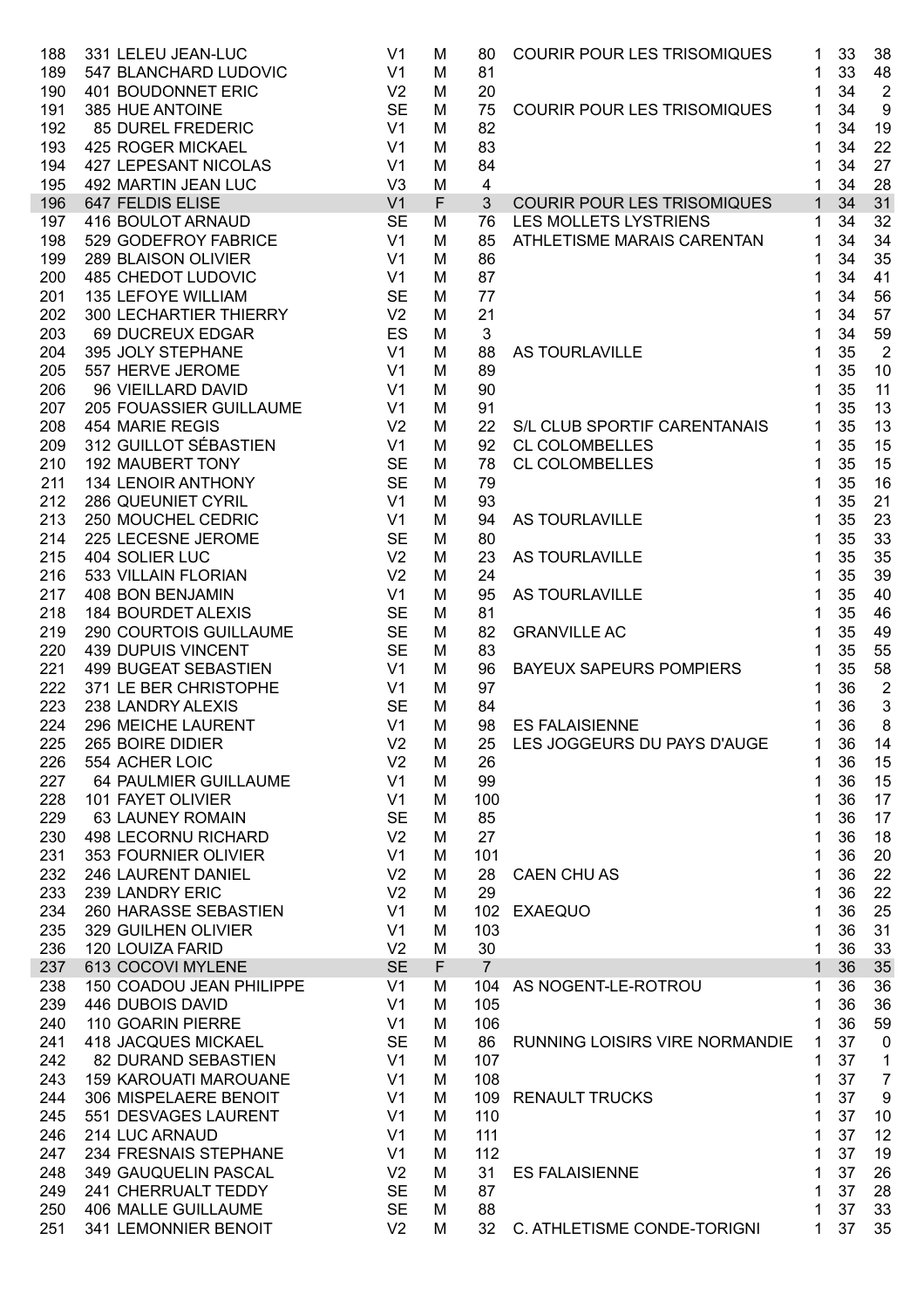| 252        | 494 GOMEZ PATRICK                                      | <b>SE</b>       | M           | 89             |                                                | 1            | 37       | 38                      |
|------------|--------------------------------------------------------|-----------------|-------------|----------------|------------------------------------------------|--------------|----------|-------------------------|
| 253        | 283 BEUGIN JOEL                                        | V <sub>3</sub>  | M           | 5              | LES JOGGEURS DU PAYS D'AUGE                    | 1            | 37       | 42                      |
| 254        | 327 VIEL FREDERIC                                      | V1              | M           | 113            |                                                |              | 37       | 45                      |
| 255        | 72 GAMBINI STEPHANE                                    | V1              | M           | 114            |                                                |              | 37       | 50                      |
| 256        | 268 DUVAL JULIEN                                       | V1              | M           | 115            |                                                |              | 38       | $\mathbf 0$             |
| 257        | <b>481 HUBERT THOMAS</b>                               | V1              | M           | 116            |                                                |              | 38       | $\pmb{0}$               |
| 258        | V2<br>187 DALIGAULT CHRISTOPHE                         |                 | M           | 33             | LC BRETTEVILLE SUR ODON                        | 1            | 38       | $\mathbf{1}$            |
| 259        | <b>78 COURSON OLIVIER</b>                              | V1              | M           | 117            |                                                |              | 38       | $\sqrt{2}$              |
| 260        | 165 ROBIN ALEXIS                                       | <b>SE</b>       | M           | 90             |                                                |              | 38       | $\overline{\mathbf{4}}$ |
| 261        | 486 DEUX STEPHANE                                      | V <sub>2</sub>  | M           | 34             |                                                |              | 38       | 5                       |
| 262        | 448 ROUSSEL MATTHIEU                                   | V1              | M           | 118            |                                                | 1            | 38       | $\overline{7}$          |
| 263        | V1<br>396 BERTHAUX REUNAN                              |                 | M           | 119            |                                                | 1            | 38       | $\bf 8$                 |
| 264        | 648 SEBIRE ISABELLE                                    |                 | $\mathsf F$ | $\overline{4}$ | <b>ES FALAISIENNE</b>                          | $\mathbf{1}$ | 38       | $\boldsymbol{9}$        |
| 265        | $\sqrt{2}$<br>288 YOUDINE JACKY                        |                 | M           | 35             |                                                | 1            | 38       | 17                      |
| 266        | 273 OUTREQUIN CEDRIC                                   | <b>SE</b>       | M           | 91             |                                                | 1            | 38       | 22                      |
| 267        | 374 HEUZE YVON                                         | V3              | M           | 6              | PEUGEOT CITROEN PSA                            | 1            | 38       | 24                      |
| 268        | 541 PIERRE JEROME                                      | V1              | M           | 120            |                                                | 1            | 38       | 26                      |
| 269        | 544 RUHLMANN OLIVIER                                   | V1              | M           | 121            |                                                | 1            | 38       | 28                      |
| 270        | 319 BROSSEAU REGIS                                     | V <sub>2</sub>  | M           | 36             | AS TOURLAVILLE                                 | 1            | 38       | 36                      |
| 271        | 484 AUBAILLY JEAN FRANCOIS V1                          |                 | M           | 122            |                                                |              | 38       | 37                      |
| 272        | 256 BLONDEL MICKAEL                                    | V1<br><b>SE</b> | M           | 123            | <b>EXAEQUO</b><br>S/L CLUB SPORTIF CARENTANAIS | 1            | 38<br>38 | 43                      |
| 273<br>274 | <b>463 LE HERON EMMANUEL</b><br><b>191 BUNEL ERICK</b> | V <sub>2</sub>  | M<br>M      | 92             | <b>TEAM ZIEGLER CHATEL</b>                     | 1            | 38       | 43<br>46                |
| 275        | 519 CAPELLARI LAURENT                                  | V <sub>2</sub>  | M           | 37<br>38       |                                                | 1<br>1       | 38       | 47                      |
| 276        | 415 SUARD JEAN                                         | V3              | M           | $\overline{7}$ | RUNNING LOISIRS VIRE NORMANDIE                 | 1            | 38       | 50                      |
| 277        | <b>140 CONNAULT FREDERIK</b>                           | <b>SE</b>       | M           | 93             |                                                | 1            | 38       | 54                      |
| 278        | 417 DELANGLE CEDRIC                                    | <b>SE</b>       | M           | 94             | LES MOLLETS LYSTRIENS                          | 1            | 39       | $\mathbf 0$             |
| 279        | 488 HENQUEZ DOMINIQUE                                  | V <sub>2</sub>  | M           | 39             | <b>AS MARCK</b>                                |              | 39       | $\overline{4}$          |
| 280        | 362 GADBLED JEROME                                     | V1              | M           | 124            |                                                |              | 39       | $6\phantom{1}6$         |
| 281        | 351 DESHAYES ADRIEN                                    | <b>SE</b>       | M           | 95             | <b>ORANGE</b>                                  |              | 39       | 12                      |
| 282        | 295 FROGER FRANCOIS                                    | V <sub>2</sub>  | M           | 40             | <b>COURIR POUR LES TRISOMIQUES</b>             | 1            | 39       | 12                      |
| 283        | <b>SE</b><br>364 LEROYER YOHANN                        |                 | M           | 96             | <b>PIERCAN SAS</b>                             |              | 39       | 15                      |
| 284        | 323 DUPONT ROMAIN                                      | <b>SE</b>       | M           | 97             |                                                |              | 39       | 19                      |
| 285        | V2<br>240 MENETRIER CHRISTOPHE                         |                 | M           | 41             |                                                |              | 39       | 30                      |
| 286        | <b>403 HAREL THIERRY</b>                               | V2              | M           | 42             |                                                |              | 39       | 33                      |
| 287        | 210 HAMON THOMAS                                       | SE SE           | M           | 98             |                                                |              | 39       | 34                      |
| 288        | 84 LETOURNEUR YANN                                     | V <sub>1</sub>  | M           | 125            |                                                | 1            | 39       | 34                      |
|            | 289 359 PIGEON KEVIN                                   | SE M            |             | 99             |                                                | 1            | 39       | 35                      |
| 290        | 388 LIARD GUILLAUME                                    | V <sub>1</sub>  | M           | 126            | LA TRIBU ATHLETICS                             | 1            | 39       | 45                      |
| 291        | 393 FREMOND LAURENT                                    | V <sub>1</sub>  | M           | 127            | C. ATHLETISME CONDE-TORIGNI                    | 1            | 39       | 47                      |
| 292        | 309 VALERY CYRIL                                       | V <sub>1</sub>  | M           | 128            | <b>RENAULT TRUCKS</b>                          | 1            | 39       | 50                      |
| 293        | <b>119 BRUN THIERRY</b>                                | V <sub>2</sub>  | M           | 43             | S/L ES TROARN ATHLETISME                       | 1            | 39       | 53                      |
| 294        | 456 MARTIN PASCAL                                      | V <sub>2</sub>  | M           | 44             | S/L CLUB SPORTIF CARENTANAIS                   | 1            | 40       | 3                       |
| 295        | 206 BOUSTER JEROME                                     | <b>SE</b>       | M           | 100            |                                                | 1            | 40       | 14                      |
| 296        | 443 COSNARD CHRISTOPHE                                 | V <sub>1</sub>  | M           | 129            | <b>USC MEZIDON</b>                             | 1            | 40       | 14                      |
| 297        | 125 TOURRET JEAN ROBERT                                | V <sub>1</sub>  | M           | 130            |                                                | 1            | 40       | 17                      |
| 298        | 249 VARIN FRANCK                                       | V <sub>2</sub>  | M           | 45             | S/L ES TROARN ATHLETISME                       | 1            | 40       | 19                      |
| 299        | <b>162 HALBOUT NICOLAS</b>                             | <b>SE</b>       | M           | 101            |                                                | 1            | 40       | 22                      |
| 300        | 132 MARIE JIMMY                                        | V <sub>1</sub>  | M           | 131            | <b>RUNNING EN BOCAGE</b>                       | 1            | 40       | 24                      |
| 301        | 361 THOMASSIN JEROME                                   | V <sub>2</sub>  | M           | 46             | S/L SC HEROUVILLE ATHLETISME                   | 1            | 40       | 35                      |
| 302        | 363 COISPEAU CYRIL                                     | V <sub>1</sub>  | M           | 132            | <b>GRANVILLE AC</b>                            | 1            | 40       | 37                      |
| 303        | 357 BASSET HERMANN                                     | <b>SE</b>       | M           | 102            |                                                | 1            | 40       | 48                      |
| 304        | 299 MAUGER GUILLAUME                                   | <b>SE</b>       | M           | 103            |                                                | 1            | 40       | 55                      |
| 305        | 640 HAMEL ÉMILIE                                       | <b>SE</b>       | F           | 8              | S/L AS QUERQUEVILLE                            | 1            | 40       | 57                      |
| 306        | 292 LOZACH MARY JOHNNY                                 | V <sub>1</sub>  | M           | 133            |                                                | 1            | 41       | 3                       |
| 307        | 424 LHOSPITALIER GILDAS                                | V <sub>3</sub>  | M           | 8              |                                                | 1            | 41       | $\overline{\mathbf{4}}$ |
| 308        | 619 CADOR PATRICIA                                     | V <sub>1</sub>  | F           | 5              | <b>RUNNING EN BOCAGE</b>                       | 1            | 41       | $\overline{7}$          |
| 309        | 500 LE BUGLE PATRICK                                   | V <sub>3</sub>  | M           | 9              |                                                | 1            | 41       | $\boldsymbol{9}$        |
| 310        | 537 BRUNEAU ELVIS                                      | <b>SE</b>       | M           | 104            |                                                | 1            | 41       | 9                       |
| 311        | 530 PIVOT MATTHIEU                                     | <b>SE</b>       | M           | 105            |                                                | 1            | 41       | 22                      |
| 312        | 430 LETERRIER JEROME                                   | V <sub>1</sub>  | M           | 134            |                                                | 1            | 41       | 27                      |
| 313        | 220 DOUCET NICOLAS                                     | <b>SE</b>       | M           | 106            |                                                | 1            | 41       | 28                      |
| 314        | 671 LEVAVASSEUR ANNE LAURE                             | V <sub>2</sub>  | F           | 2 <sup>2</sup> |                                                | $\mathbf{1}$ | 41       | 29                      |
| 315        | <b>407 DIEUTEGARD NICOLAS</b>                          | <b>SE</b>       | M           | 107            | <b>E.LECLERC BAYEUX</b>                        | 1            | 41       | 29                      |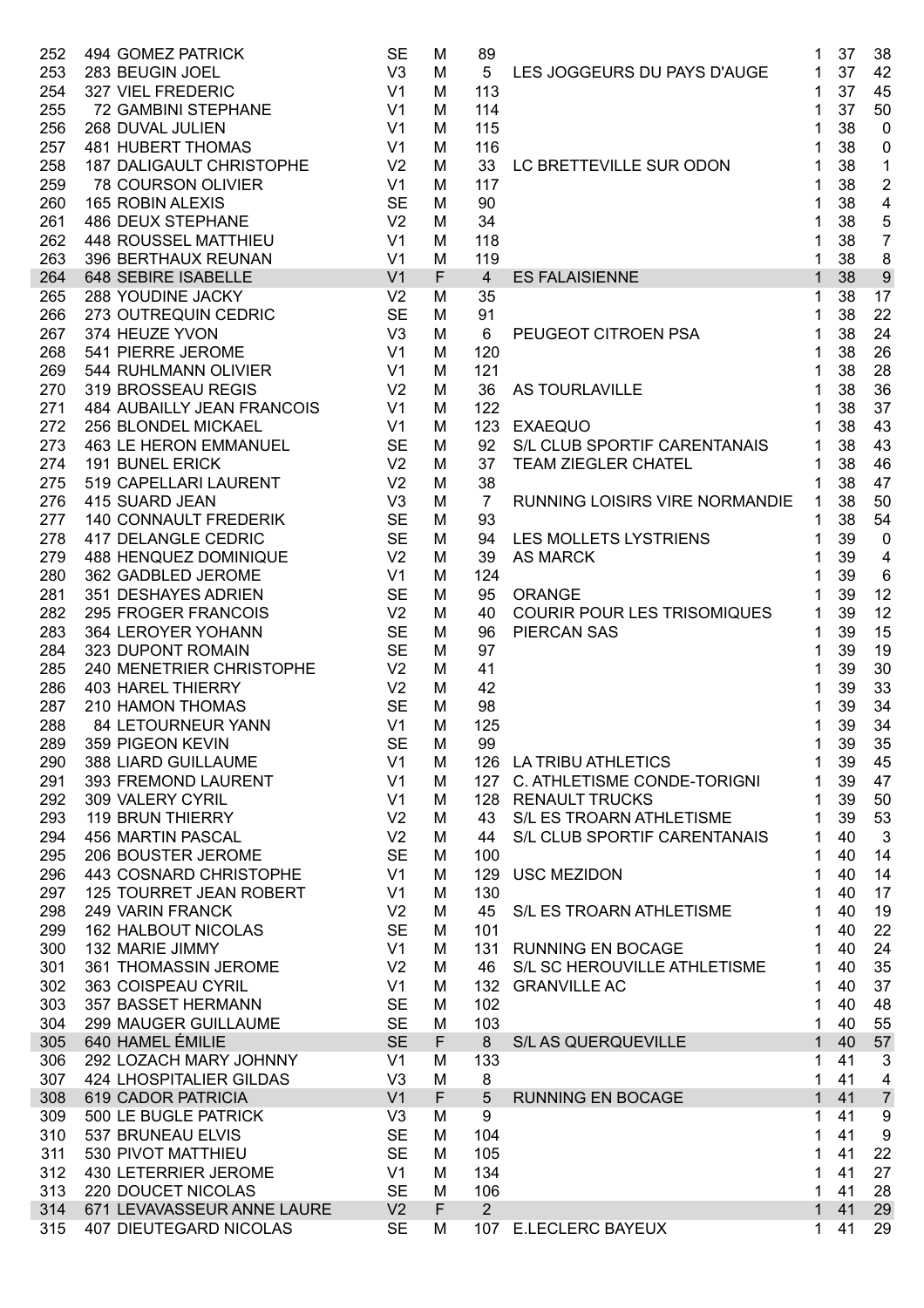| 316 | 527 RUYET BERNARD              | V <sub>2</sub> | M           | 47              | LES SYMPAS ST LO                   | 41<br>1            | 29             |
|-----|--------------------------------|----------------|-------------|-----------------|------------------------------------|--------------------|----------------|
| 317 | 213 BARBEY REGIS               | V <sub>1</sub> | M           | 135             |                                    | 41<br>1            | 41             |
| 318 | 623 THÉOLOGIEN SEVERINE        | V <sub>1</sub> | $\mathsf F$ | $6\phantom{1}$  | AS NOGENT-LE-ROTROU                | 41<br>$\mathbf{1}$ | 41             |
| 319 | <b>178 DOUCET GUILLAUME</b>    | <b>SE</b>      | M           | 108             |                                    | 41<br>$\mathbf{1}$ | 58             |
| 320 | 627 LEMOINE SOPHIE             | <b>SE</b>      | $\mathsf F$ | 9               | S/L AL SAINT-MARC-LE-BLANC         | 41<br>1            | 59             |
| 321 | 555 RENOUF MICHEL              | V <sub>2</sub> | M           | 48              |                                    | 42<br>1            | $\mathbf 0$    |
| 322 | <b>482 LANGLOIS ROMAIN</b>     | V <sub>1</sub> | M           |                 | 136 AS TOURLAVILLE                 | 42<br>1            | $\overline{4}$ |
| 323 | 97 CORBIN ROMUALD              | V <sub>1</sub> | M           |                 | 137 S/L ES TROARN ATHLETISME       | 42<br>1            | 37             |
| 324 | 444 ANGER DENIS                | V <sub>1</sub> | M           |                 | 138 USC MEZIDON                    | 42<br>1            | 53             |
| 325 | 512 LECAPLAIN MAXIME           | <b>SE</b>      | M           |                 | 109 S/L U.S.O MONDEVILLE           | 42<br>1            | 59             |
| 326 | 368 JOLY SEBASTIEN             | V <sub>1</sub> | M           |                 | 139 AS TOURLAVILLE                 | 43                 | $\pmb{0}$      |
| 327 | 412 SEVESTRE ARNAUD            | V <sub>1</sub> | M           |                 | 140 STADE ATHLETIQUE BAYEUSAIN     | 43<br>1            | $\mathbf{3}$   |
| 328 | 528 CAMINADA XAVIER            | V <sub>1</sub> | M           | 141             |                                    | 43<br>1            | 16             |
| 329 | 656 SOUDRY FLORENCE            | V <sub>1</sub> | F           | $\overline{7}$  | LE HAVRE SPORT ATHLETISME          | 43<br>$\mathbf{1}$ | 27             |
| 330 | 176 DULONG MORGAN              | <b>SE</b>      | M           | 110             |                                    | 43<br>1            | 28             |
| 331 | 508 L HIRONDEL GUILLAUME       | V <sub>1</sub> | M           | 142             |                                    | 43                 | 30             |
| 332 | 462 NEEL RODOLPHE              | V <sub>1</sub> | M           | 143             | S/L CLUB SPORTIF CARENTANAIS       | 43<br>1            | 32             |
| 333 | 156 ABISSET SEBASTIEN          | V <sub>1</sub> | M           | 144             |                                    | 43                 | 38             |
| 334 | <b>190 LAURENT YVES</b>        | V <sub>2</sub> | M           | 49              | <b>TEAM ZIEGLER CHATEL</b>         | 43                 | 42             |
| 335 | 553 CARVILLE REMI              | <b>SE</b>      | M           | 111             |                                    | 43                 | 44             |
| 336 | 333 LAULIER JULIEN             | <b>SE</b>      | M           | 112             |                                    | 43                 | 49             |
|     | 126 LEBRUN KEVIN               | <b>SE</b>      |             | 113             |                                    |                    |                |
| 337 |                                |                | M           |                 |                                    | 43                 | 51             |
| 338 | 259 EUDIER VINCENT             | <b>SE</b>      | M           |                 | 114 EXAEQUO                        | 43                 | 55             |
| 339 | 400 GAMBILLON FRANÇOIS         | V <sub>1</sub> | M           |                 | 145 LES AGNELETS                   | 43                 | 57             |
| 340 | <b>75 DENIC STEPHANE</b>       | <b>SE</b>      | M           | 115             |                                    | 43                 | 58             |
| 341 | 251 DUTEIL PHILIPPE            | V <sub>2</sub> | M           | 50              | <b>RIVA COURIR</b>                 | 43                 | 59             |
| 342 | 172 SANSON CEDRIC              | <b>SE</b>      | M           | 116             | C. ATHLETISME CONDE-TORIGNI        | 44                 | $\pmb{0}$      |
| 343 | 175 GOUHIER FLORENT            | <b>SE</b>      | M           | 117             |                                    | 44                 | $\mathbf{1}$   |
| 344 | <b>147 SONNEN MICHAEL</b>      | V <sub>1</sub> | M           | 146             |                                    | 44                 | $\mathbf{3}$   |
| 345 | 141 LE PALUD LAURENT           | <b>SE</b>      | M           | 118             |                                    | 44                 | 27             |
| 346 | 506 DORON BERTRAND             | V <sub>2</sub> | M           | 51              |                                    | 44                 | 31             |
| 347 | 372 LECOQ ERIC                 | V <sub>1</sub> | M           |                 | 147 PEUGEOT CITROEN PSA            | 44<br>1            | 37             |
| 348 | 472 LEMARINEL TONY             | <b>SE</b>      | M           |                 | 119 S/L LA VALOGNAISE ATHLETISME   | 44<br>1            | 43             |
| 349 | 474 HELIE BERTRAND             | V <sub>2</sub> | M           |                 | 52 S/L LA VALOGNAISE ATHLETISME    | 44<br>1            | 43             |
| 350 | <b>469 MOTTET MAXIME</b>       | V <sub>2</sub> | M           | 53              | S/L LA VALOGNAISE ATHLETISME       | 44<br>1            | 43             |
| 351 | 380 PREEL FREDDY               | <b>SE</b>      | М           | 120             |                                    | 44                 | 51             |
| 352 | 670 PRISSETTE SYLVIE           | V <sub>1</sub> | F           | $\bf 8$         |                                    | 44<br>$\mathbf{1}$ | 55             |
|     | 353 465 FOUCHER FABRICE        | V2             | M           |                 | 54 S/L CLUB SPORTIF CARENTANAIS    | 1 44 57            |                |
| 354 | 386 COLIBOEUF VINCENT          | <b>SE</b>      | м           | 121             |                                    | 45<br>1            | 4              |
| 355 | 503 LE MARREC DAVID            | V <sub>2</sub> | М           | 55              |                                    | 45<br>1            | 4              |
| 356 | 608 DURAND ANNE                | V <sub>1</sub> | F           | 9               | AS TOURLAVILLE                     | 45<br>1            | $\delta$       |
| 357 | 420 MARIE DANIEL               | V <sub>3</sub> | м           | 10              | LES MOLLETS LYSTRIENS              | 45<br>1            | 13             |
| 358 | 261 LE BIGOT BRUNO             | V <sub>1</sub> | М           | 148             | <b>EXAEQUO</b>                     | 45<br>1            | 24             |
| 359 | 572 LE TRIVIDIC LOIC           | V <sub>1</sub> | М           | 149             |                                    | 45<br>1            | 32             |
| 360 | 442 ROSSIGNOL GILLES           | V <sub>1</sub> | М           | 150             |                                    | 45<br>1            | 39             |
| 361 | 127 MOUCHEL DIT DRILLOT STEVEN | <b>SE</b>      | М           | 122             |                                    | 45<br>1            | 42             |
| 362 | 543 LEMENAND JEAN-NOEL         | V <sub>1</sub> | М           | 151             | AS TOURLAVILLE                     | 45<br>1            | 49             |
| 363 | 332 JARDIN LEMAGNEN THIERRY    | V <sub>2</sub> | M           | 56              | <b>COURIR POUR LES TRISOMIQUES</b> | 45<br>1            | 52             |
| 364 | 104 CLOUET SEBASTIEN           | V <sub>1</sub> | М           | 152             |                                    | 46<br>1            | 17             |
| 365 | 429 LEBRANCHU FABRICE          | V <sub>1</sub> | М           | 153             | <b>COLISERVICE</b>                 | 46<br>1            | 26             |
| 366 | 277 RIVET GUILLAUME            | <b>SE</b>      | М           | 123             |                                    | 46<br>1            | 31             |
| 367 | 143 ISABELLE GILLES            | V <sub>2</sub> | М           | 57              |                                    | 46<br>1            | 34             |
| 368 | <b>152 MARIE KARL</b>          | V <sub>3</sub> | М           | 11              | <b>RIVA COURIR</b>                 | 46<br>1            | 35             |
| 369 | 531 ORANGE SEBASTIEN           | <b>SE</b>      | М           | 124             |                                    | 46<br>1            | 36             |
| 370 | <b>188 LEMOINE XAVIER</b>      | V <sub>1</sub> | М           | 154             | LC BRETTEVILLE SUR ODON            | 46<br>1            | 41             |
|     |                                | <b>SE</b>      |             |                 |                                    |                    |                |
| 371 | 570 GOBIN MAXIME               |                | М           | 125             |                                    | 46<br>1            | 41             |
| 372 | 635 DEROY AUDREY               | V <sub>1</sub> | F           | 10 <sup>°</sup> | S/L AL SAINT-MARC-LE-BLANC         | 1<br>46            | 45             |
| 373 | 228 VILLERIO LUDOVIC           | <b>SE</b>      | М           | 126             | <b>RIVA COURIR</b>                 | 46<br>1            | 54             |
| 374 | 271 LE MAZIER ANTHONY          | <b>SE</b>      | м           | 127             |                                    | 46<br>1            | 55             |
| 375 | 335 ROUDIER VINCENT            | V <sub>1</sub> | М           | 155             | <b>COURIR POUR LES TRISOMIQUES</b> | 46<br>1            | 56             |
| 376 | 248 RAME SEBASTIEN             | V <sub>1</sub> | М           | 156             |                                    | 46<br>1            | 56             |
| 377 | 646 ROUDIER MELINDA            | V <sub>1</sub> | F           | 11              | <b>COURIR POUR LES TRISOMIQUES</b> | $\mathbf{1}$<br>46 | 57             |
| 378 | 360 ROULIN DAVID               | V <sub>1</sub> | м           | 157             |                                    | 47<br>1            | $\mathbf{1}$   |
| 379 | 86 DESPLAINS CHRISTOPHE        | V <sub>2</sub> | M           | 58              |                                    | 47<br>1            | $\overline{2}$ |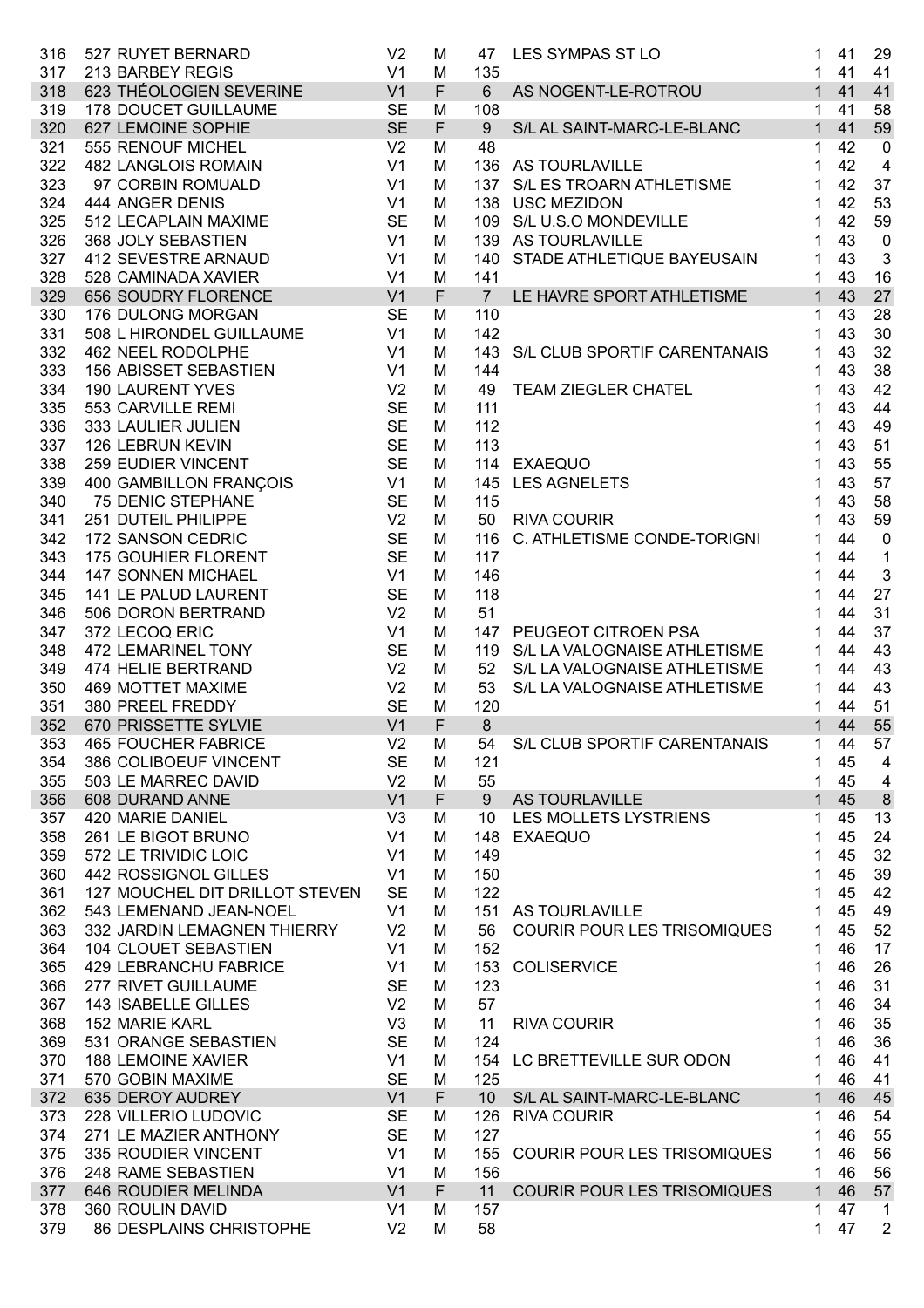| 380 | 301 STANIC JEREMY              | V <sub>1</sub> | M           |                 | 158 S/L U.S.O MONDEVILLE           | 1            | 47 | 5                         |
|-----|--------------------------------|----------------|-------------|-----------------|------------------------------------|--------------|----|---------------------------|
| 381 | 208 BELLEE FRANCK              | V <sub>2</sub> | M           | 59              |                                    | 1            | 47 | 17                        |
| 382 | 291 DELALANDE DANIEL           | V <sub>2</sub> | M           | 60              |                                    | 1            | 47 | 18                        |
| 383 | 662 DUCHEMIN ALICE             | <b>SE</b>      | F           | 10 <sup>°</sup> | S/L CLUB SPORTIF CARENTANAIS       | $\mathbf{1}$ | 47 | 19                        |
| 384 | <b>419 LECHARTIER FLORENT</b>  | V <sub>2</sub> | M           | 61              | LES MOLLETS LYSTRIENS              | 1            | 47 | 20                        |
| 385 | 209 DUFEU MICHEL               | V <sub>2</sub> | M           | 62              | AS TOURLAVILLE                     | $\mathbf 1$  | 47 | 29                        |
| 386 | 614 CHAMAYOU PAULINE           | <b>SE</b>      | F           | 11              |                                    | $\mathbf{1}$ | 47 | 31                        |
| 387 | 263 MURIE AURELIEN             | V <sub>1</sub> | M           | 159             | <b>EXAEQUO</b>                     | 1            | 47 | 42                        |
| 388 | 667 CHEVALLIER ADELINE         | V <sub>1</sub> | F           | 12              |                                    | $\mathbf{1}$ | 47 | 54                        |
| 389 | <b>185 ALLIZARD PATRICK</b>    | V <sub>2</sub> | M           | 63              | LC BRETTEVILLE SUR ODON            | 1            | 47 | 55                        |
| 390 | 348 RAZET MICHEL               | V <sub>2</sub> | M           | 64              | <b>ES FALAISIENNE</b>              | 1            | 47 | 56                        |
| 391 | 642 NOURY MARINA               | <b>SE</b>      | $\mathsf F$ | 12 <sup>2</sup> | S/L LA VALOGNAISE ATHLETISME       | $\mathbf{1}$ | 47 | 58                        |
| 392 | 452 KAMMENTHALER CHRISTIAN     | V3             | M           | 12              | S/L CLUB SPORTIF CARENTANAIS       | 1            | 47 | 59                        |
|     |                                | V <sub>1</sub> |             |                 |                                    |              | 48 |                           |
| 393 | 98 VALLEE FRANCOIS             |                | M           | 160             |                                    | 1            |    | $\mathbf{3}$              |
| 394 | 571 MARIE LAURENT              | V <sub>1</sub> | M           | 161             |                                    | 1            | 48 | $\overline{7}$            |
| 395 | 142 FAVIER JEREMY              | <b>SE</b>      | M           | 128             |                                    | 1            | 48 | 12                        |
| 396 | <b>124 LEGER SYLVAIN</b>       | V <sub>1</sub> | M           | 162             |                                    | 1            | 48 | 12                        |
| 397 | 652 ROTH MARTINE               | V <sub>2</sub> | F           | 3 <sup>1</sup>  | <b>ORANGE</b>                      | $\mathbf{1}$ | 48 | 15                        |
| 398 | 320 FRERET TANGUY              | <b>SE</b>      | M           | 129             |                                    | 1            | 48 | 18                        |
| 399 | <b>658 GUILLON AURORE</b>      | <b>SE</b>      | $\mathsf F$ | 13              | <b>LES MOLLETS LYSTRIENS</b>       | $\mathbf{1}$ | 48 | 20                        |
| 400 | 144 MADELAINE DAVID            | V <sub>1</sub> | M           | 163             | <b>SAM PARIS 12</b>                | 1            | 48 | 23                        |
| 401 | <b>413 COUTARD EDOUARD</b>     | V <sub>1</sub> | M           | 164             | STADE ATHLETIQUE BAYEUSAIN         | 1            | 48 | 25                        |
| 402 | 122 HATTE FREDERIC             | <b>SE</b>      | M           | 130             |                                    | 1            | 48 | 28                        |
| 403 | 232 BUCHET JEROME              | V <sub>2</sub> | M           | 65              | ETOILE SPORTIVE LIVAROTAISE SE     | 1            | 48 | 29                        |
| 404 | 507 LEROUX FREDERIC            | V <sub>1</sub> | M           |                 | 165 S/L AS QUERQUEVILLE            | 1            | 48 | 38                        |
| 405 | 564 BREHIER ETIENNE            | V <sub>2</sub> | M           | 66              | <b>GRANVILLE AC</b>                | 1            | 48 | 44                        |
| 406 | 616 VEILLARD ANNE              | V <sub>1</sub> | F           | 13              | S/L A. CHERBOURG MARATHON          | $\mathbf{1}$ | 48 | 44                        |
| 407 | 504 BOUILLET JEAN-LUC          | V <sub>3</sub> | M           | 13              | S/L U.S.O MONDEVILLE               | 1            | 48 | 46                        |
| 408 | 649 RAZET HELENE               | V <sub>1</sub> | F           | 14              | <b>ES FALAISIENNE</b>              | $\mathbf{1}$ | 48 | 48                        |
| 409 | 384 BOULANGER GAETAN           | <b>SE</b>      | M           | 131             | <b>COURIR POUR LES TRISOMIQUES</b> | 1            | 48 | 49                        |
| 410 | 405 LE MAUFF ERWANN            | <b>SE</b>      | M           | 132             |                                    | 1            | 48 | 51                        |
| 411 | 610 BELKACEM MYRIAM            | V <sub>2</sub> | F           | $\overline{4}$  |                                    | $\mathbf{1}$ | 49 | $\overline{2}$            |
|     | 451 OZOUF DOMINIQUE            | V <sub>2</sub> |             |                 | <b>CAMBES EN PLAINE SPORTS</b>     |              | 49 |                           |
| 412 |                                |                | M           | 67              |                                    | 1            |    | $\boldsymbol{2}$          |
| 413 | <b>450 FOURBET AURELIEN</b>    | <b>SE</b>      | M           | 133             | <b>CAMBES EN PLAINE SPORTS</b>     | 1            | 49 | $\ensuremath{\mathsf{3}}$ |
| 414 | 449 DELSINNE ERIC              | V <sub>3</sub> | M           | 14              | <b>CAMBES EN PLAINE SPORTS</b>     | 1            | 49 | $\mathbf{3}$              |
| 415 | 561 LEMASSON KEVIN             | <b>SE</b>      | M           | 134             |                                    |              | 49 | $6\phantom{1}6$           |
| 416 | 173 LECLEIRE JEAN-MARC         | V <sub>1</sub> | M           | 166             |                                    |              | 49 | 16                        |
|     | 417 181 PIERRARD FREDDY        | <b>SE</b>      | M           | 135             |                                    | 1            | 49 | 18                        |
| 418 | <b>491 LATRUBESSE FREDERIC</b> | V <sub>1</sub> | M           | 167             |                                    | 1            | 49 | 19                        |
| 419 | 548 RATSAMY SOM                | <b>SE</b>      | M           | 136             |                                    | 1            | 49 | 25                        |
| 420 | 326 ROCHER CEDRIC              | <b>SE</b>      | M           | 137             | BAYEUX JEANNE D ARC                | 1            | 49 | 34                        |
| 421 | 325 ROCHER QUENTIN             | ES             | M           | $\overline{4}$  | BAYEUX JEANNE D ARC                | 1            | 49 | 34                        |
| 422 | 324 ROCHER STEPHANE            | <b>SE</b>      | M           |                 | 138 BAYEUX JEANNE D ARC            | 1            | 49 | 34                        |
| 423 | <b>467 TIRAPU CHRISTOPHE</b>   | V <sub>2</sub> | M           | 68              | S/L LA VALOGNAISE ATHLETISME       | 1            | 49 | 35                        |
| 424 | <b>115 LACAUVE MARC</b>        | V <sub>1</sub> | M           | 168             |                                    | 1            | 49 | 41                        |
| 425 | 663 GIROULT SONIA              | V <sub>1</sub> | $\mathsf F$ | 15              | S/L CLUB SPORTIF CARENTANAIS       | 1            | 49 | 49                        |
| 426 | 672 VAN BRABANT LESAGE EMILIE  | <b>SE</b>      | F           | 14              |                                    | 1            | 49 | 49                        |
| 427 | 298 MORICE ANTOINE             | V <sub>2</sub> | M           | 69              | <b>COURIR POUR LES TRISOMIQUES</b> | 1            | 49 | 50                        |
| 428 | 258 DESRAME MATHIEU            | V <sub>1</sub> | M           |                 | 169 EXAEQUO                        | 1            | 49 | 51                        |
| 429 | 297 DEROBERT RONALD            | V <sub>1</sub> | M           |                 | 170 STADE ATHLETIQUE BAYEUSAIN     | 1            | 49 | 52                        |
| 430 | <b>79 LECLAIR LUDOVIC</b>      | <b>SE</b>      | M           | 139             | <b>BAGNOLES OXYGENE</b>            | 1            | 49 | 55                        |
| 431 | 505 BALOCHE PIERRE             | V <sub>4</sub> | M           | $\mathbf{1}$    |                                    | 1            | 49 | 55                        |
|     |                                |                |             |                 |                                    |              |    |                           |
| 432 | 569 LOURENCO FERREIRA GABRIEL  | <b>SE</b>      | M           | 140             |                                    | 1            | 50 | 1                         |
| 433 | 650 ROGER CHANTAL              | V <sub>2</sub> | F           | 5 <sup>5</sup>  | <b>ES FALAISIENNE</b>              | $\mathbf{1}$ | 50 | $\overline{7}$            |
| 434 | 113 LE BOZEC FRANCK            | <b>SE</b>      | м           | 141             |                                    | 1            | 50 | 15                        |
| 435 | 233 DESVAUX ANTHONY            | <b>SE</b>      | M           |                 | 142 BAGNOLES OXYGENE               | 1            | 50 | 20                        |
| 436 | 334 LEMARCHAND MARTIAL         | <b>SE</b>      | M           |                 | 143 COURIR POUR LES TRISOMIQUES    | 1            | 50 | 22                        |
| 437 | 284 CAMBRON ANTOINE            | <b>SE</b>      | M           | 144             | LE SOURIRE DE JUSTINE              | 1            | 50 | 23                        |
| 438 | <b>158 DUFAYEL FREDERIC</b>    | V <sub>1</sub> | M           | 171             |                                    | 1            | 50 | 36                        |
| 439 | 562 JEANNE LOIC                | V <sub>1</sub> | M           | 172             |                                    | 1            | 50 | 41                        |
| 440 | <b>495 GRENOT EMMANUEL</b>     | <b>SE</b>      | M           | 145             |                                    | 1            | 50 | 42                        |
| 441 | 275 ALLAIS LAURENT             | V <sub>2</sub> | M           | 70              |                                    | 1            | 50 | 59                        |
| 442 | 293 GOUVILLE DAVID             | V <sub>1</sub> | M           | 173             |                                    | 1            | 51 | $\overline{2}$            |
| 443 | <b>137 DRION STEPHANE</b>      | V <sub>1</sub> | M           | 174             |                                    | $\mathbf{1}$ | 51 | $\overline{2}$            |
|     |                                |                |             |                 |                                    |              |    |                           |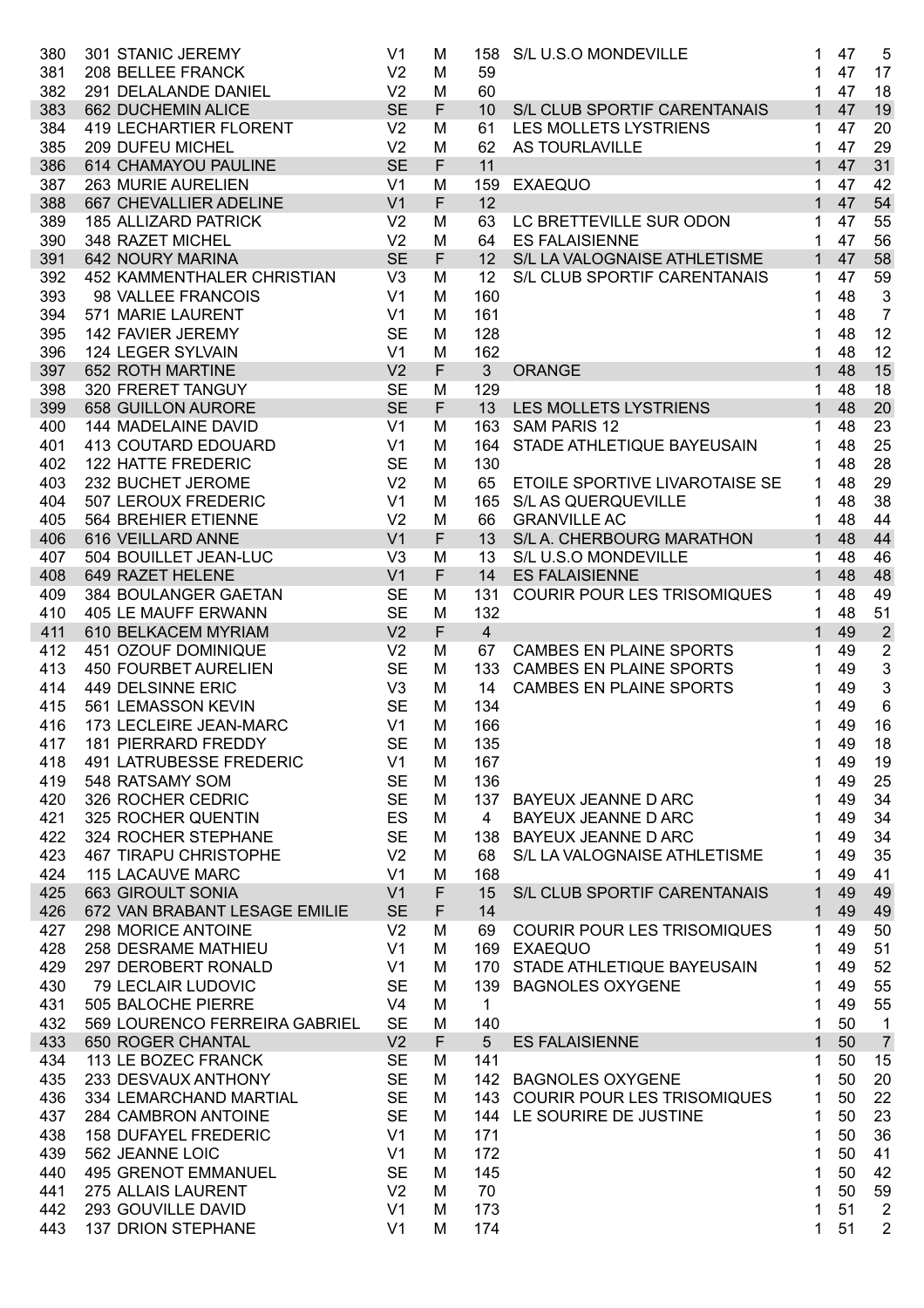| 444 | <b>196 GUESNON DIDIER</b>       | V <sub>2</sub> | M      | 71             | <b>CL COLOMBELLES</b>              | 1              | 51 | 3              |
|-----|---------------------------------|----------------|--------|----------------|------------------------------------|----------------|----|----------------|
| 445 | 200 MOISSON GERALD              | V <sub>1</sub> | M      | 175            | <b>CL COLOMBELLES</b>              | 1              | 51 | 3              |
| 446 | 445 GOUIX SEBASTIEN             | V <sub>2</sub> | M      | 72             | <b>USC MEZIDON</b>                 | 1              | 51 | 16             |
| 447 | 211 NOEL JEAN MARIE             | V <sub>2</sub> | M      | 73             |                                    | 1              | 51 | 19             |
| 448 | 279 MARGUERITE TONY             | V <sub>1</sub> | M      | 176            |                                    | 1              | 51 | 31             |
| 449 | 391 GARAND CHRISTOPHE           | V <sub>2</sub> | M      | 74             |                                    | 1              | 52 | $\overline{7}$ |
| 450 | 112 KALISZCZAK PAUL             | V <sub>1</sub> | M      | 177            |                                    | 1              | 52 | 13             |
| 451 | 102 DODARD LAURENT              | V <sub>3</sub> | M      | 15             |                                    | 1              | 52 | 17             |
| 452 | 639 GRUDE SOPHIE                | V <sub>1</sub> | F      | 16             |                                    | $\mathbf{1}$   | 52 | 19             |
| 453 | <b>157 DASTAIN CHRISTOPHE</b>   | V <sub>2</sub> | M      | 75             |                                    | 1              | 52 | 20             |
| 454 | 237 BROCHARD PASCAL             | V <sub>2</sub> | M      | 76             |                                    | 1              | 52 | 21             |
| 455 | 139 CAILLET CHARLES HENRI       | V <sub>3</sub> | M      | 16             | UNION ET CONCORDE BRICQUEBETA      | 1              | 52 | 30             |
| 456 | 659 JUSTIN CORINNE              | V <sub>2</sub> | F      | 6              | LES JOGGEURS DU PAYS D'AUGE        | $\mathbf{1}$   | 52 | 39             |
|     | <b>105 DUPONT THIBAULT</b>      | <b>SE</b>      |        |                | <b>S/L AS QUERQUEVILLE</b>         | 1              | 52 | 43             |
| 457 |                                 |                | M<br>F | 146            |                                    |                | 52 |                |
| 458 | 653 RADIQUE GERALDINE           | V <sub>1</sub> |        | 17             |                                    | $\mathbf{1}$   |    | 44             |
| 459 | 266 IGLESIAS JUAN               | V <sub>2</sub> | M      | 77             |                                    | 1              | 52 | 44             |
| 460 | 87 LESAGE PIERRE                | <b>SE</b>      | M      | 147            | <b>GA COMMUNAUTE SAINT ROMAIN</b>  | 1              | 52 | 45             |
| 461 | 373 LUCAS JEREMY                | V <sub>1</sub> | M      | 178            | PEUGEOT CITROEN PSA                | 1              | 52 | 50             |
| 462 | 428 SAIHI KARIM                 | V <sub>3</sub> | M      | 17             |                                    | 1              | 53 | 16             |
| 463 | 269 HUREL ALAIN                 | V <sub>2</sub> | M      | 78             |                                    | 1              | 53 | 19             |
| 464 | 661 DUVAL STEPHANIE             | V <sub>1</sub> | F      | 18             | <b>HAMELIN SAS</b>                 | $\mathbf{1}$   | 53 | 35             |
| 465 | 313 DUVAL MICKAEL               | V <sub>1</sub> | M      | 179            |                                    | 1              | 53 | 35             |
| 466 | <b>155 LEDOLLEY CHRISTOPHE</b>  | V <sub>1</sub> | M      | 180            |                                    | 1              | 53 | 43             |
| 467 | <b>74 GOHARD EMILE</b>          | V <sub>3</sub> | M      | 18             |                                    | 1              | 53 | 45             |
| 468 | 103 LEBRETON JEROME             | <b>SE</b>      | M      | 148            |                                    | 1              | 53 | 47             |
| 469 | <b>264 TREMEAU FRANCOIS</b>     | V <sub>1</sub> | M      | 181            | <b>EXAEQUO</b>                     | 1              | 53 | 51             |
| 470 | 257 CHAUMONT BRUNO              | <b>SE</b>      | M      | 149            | <b>EXAEQUO</b>                     | 1              | 53 | 51             |
| 471 | 314 JOSSE DIDIER                | V <sub>3</sub> | M      | 19             |                                    | 1              | 53 | 56             |
| 472 | 460 DE PIERREPONT JEAN-FRANCOIS | V <sub>1</sub> | M      | 182            | S/L CLUB SPORTIF CARENTANAIS       | 1              | 54 | $\overline{1}$ |
| 473 | 367 LOUIS DAMIEN                | V <sub>1</sub> | M      | 183            |                                    | 1              | 54 | 32             |
|     |                                 |                |        |                |                                    |                |    |                |
| 474 | 366 DANJOU GUILLAUME            | <b>SE</b>      | M      | 150            |                                    | 1              | 54 | 32             |
| 475 | <b>468 LEFRANCOIS FREDERIC</b>  | V <sub>1</sub> | M      | 184            |                                    | 1              | 54 | 33             |
| 476 | 644 LAINE CACITTI CATHERINE     | V <sub>2</sub> | F      | $\overline{7}$ |                                    | $\mathbf{1}$   | 54 | 42             |
| 477 | 321 VEYER AURÉLIEN              | <b>SE</b>      | M      | 151            |                                    | 1              | 54 | 59             |
| 478 | 536 BRUNEAU ANTHONY             | <b>SE</b>      | M      | 152            |                                    | 1              | 54 | 59             |
| 479 | <b>161 BAUDRY STEPHANE</b>      | V <sub>2</sub> | M      | 79             |                                    | 1              | 54 | 59             |
| 480 | <b>164 MORIN FRANCOIS</b>       | <b>SE</b>      | M      | 153            |                                    | 1              | 55 | $\mathbf 0$    |
| 481 | 638 CANU SOPHIE                 | V <sub>2</sub> | F.     | $8\phantom{1}$ | ETOILE SPORTIVE LIVAROTAISE SE     | 1 <sup>1</sup> | 55 | $\overline{7}$ |
| 482 | 216 MALBAUX BENOIT              | V <sub>1</sub> | м      |                | 185 S/L ES TROARN ATHLETISME       | 1.             | 55 | 35             |
| 483 | <b>447 BREMAUD HUGUES</b>       | V <sub>1</sub> | M      | 186            | <b>LES AGNELETS</b>                | 1              | 55 | 45             |
| 484 | 628 NOBLET LINA                 | V <sub>1</sub> | F      | 19             | <b>TEAM ZIEGLER CHATEL</b>         | $\mathbf 1$    | 55 | 48             |
| 485 | 634 LEPLUMEY LINDA              | V <sub>1</sub> | F      | 20             | S/L AS QUERQUEVILLE                | $\mathbf 1$    | 55 | 56             |
| 486 | 282 DUVAL GREGOIRE              | <b>SE</b>      | M      | 154            |                                    | 1              | 55 | 57             |
| 487 | 546 LEMONNIER DENIS             | V <sub>1</sub> | M      | 187            |                                    | 1              | 55 | 58             |
| 488 | 493 DHALENNE GEOFFRAY           | <b>SE</b>      | M      | 155            |                                    | 1              | 56 | 20             |
| 489 | 434 MARIE HUET JOHAN            | V <sub>1</sub> | M      | 188            |                                    | 1              | 56 | 21             |
| 490 | 217 LE BENOIST STEPHANE         | V <sub>1</sub> | M      | 189            |                                    | 1              | 56 | 31             |
|     |                                 | V <sub>1</sub> | F      | 21             |                                    | $\mathbf{1}$   | 56 |                |
| 491 | 617 BELLET SOPHIE               | <b>SE</b>      |        | 156            |                                    | 1              | 56 | 41             |
| 492 | 133 DUBOURGUAIS JEAN CHARLES    |                | M      |                | RUNNING EN BOCAGE                  |                |    | 54             |
| 493 | 80 COURBE ANTOINE               | <b>SE</b>      | M      | 157            |                                    | 1              | 56 | 59             |
| 494 | 490 PELUCCHI PAUL               | V <sub>2</sub> | M      | 80             | <b>COURIR POUR LES TRISOMIQUES</b> | 1              | 57 | $\overline{4}$ |
| 495 | 62 LEPRINCE CLEMENT             | <b>SE</b>      | M      | 158            |                                    | 1              | 57 | 26             |
| 496 | 523 HELIE DANIEL                | V <sub>4</sub> | M      | $\overline{2}$ |                                    | 1              | 57 | 29             |
| 497 | 566 LEGRAND ROBIN               | <b>SE</b>      | M      | 159            |                                    | 1              | 57 | 47             |
| 498 | <b>489 RUSSEAU ANTOINE</b>      | <b>SE</b>      | M      | 160            |                                    | 1              | 57 | 48             |
| 499 | 174 OGER FREDERIC               | V <sub>1</sub> | M      | 190            |                                    | 1              | 58 | 5              |
| 500 | 630 OUEDRAOGO WINDBEDEMA        | <b>SE</b>      | F      | 15             |                                    | $\mathbf 1$    | 58 | 27             |
| 501 | 666 ROUSSEL STEPHANIE           | V <sub>1</sub> | F      | 22             | S/L LA VALOGNAISE ATHLETISME       | $\mathbf 1$    | 58 | 40             |
| 502 | 375 LEBIDOIS GREGORY            | V <sub>1</sub> | M      | 191            | PEUGEOT CITROEN PSA                | 1              | 58 | 41             |
| 503 | 620 LEMARINIER ADELINE          | <b>SE</b>      | F      | 16             |                                    | $\mathbf{1}$   | 58 | 47             |
| 504 | <b>138 SCHMIT JULIEN</b>        | <b>SE</b>      | м      | 161            |                                    | 1              | 58 | 47             |
| 505 | 496 DESCHAMPS MELVIN            | <b>SE</b>      | M      | 162            |                                    | 1              | 59 | 11             |
| 506 | 513 LECHEVALIER MATHIAS         | V <sub>1</sub> | M      | 192            |                                    | 1              | 59 | 16             |
| 507 | 611 GASSION STEPHANIE           | V <sub>1</sub> | F      | 23             | <b>AVENIR MORTAIN</b>              | $\mathbf{1}$   | 59 | 17             |
|     |                                 |                |        |                |                                    |                |    |                |